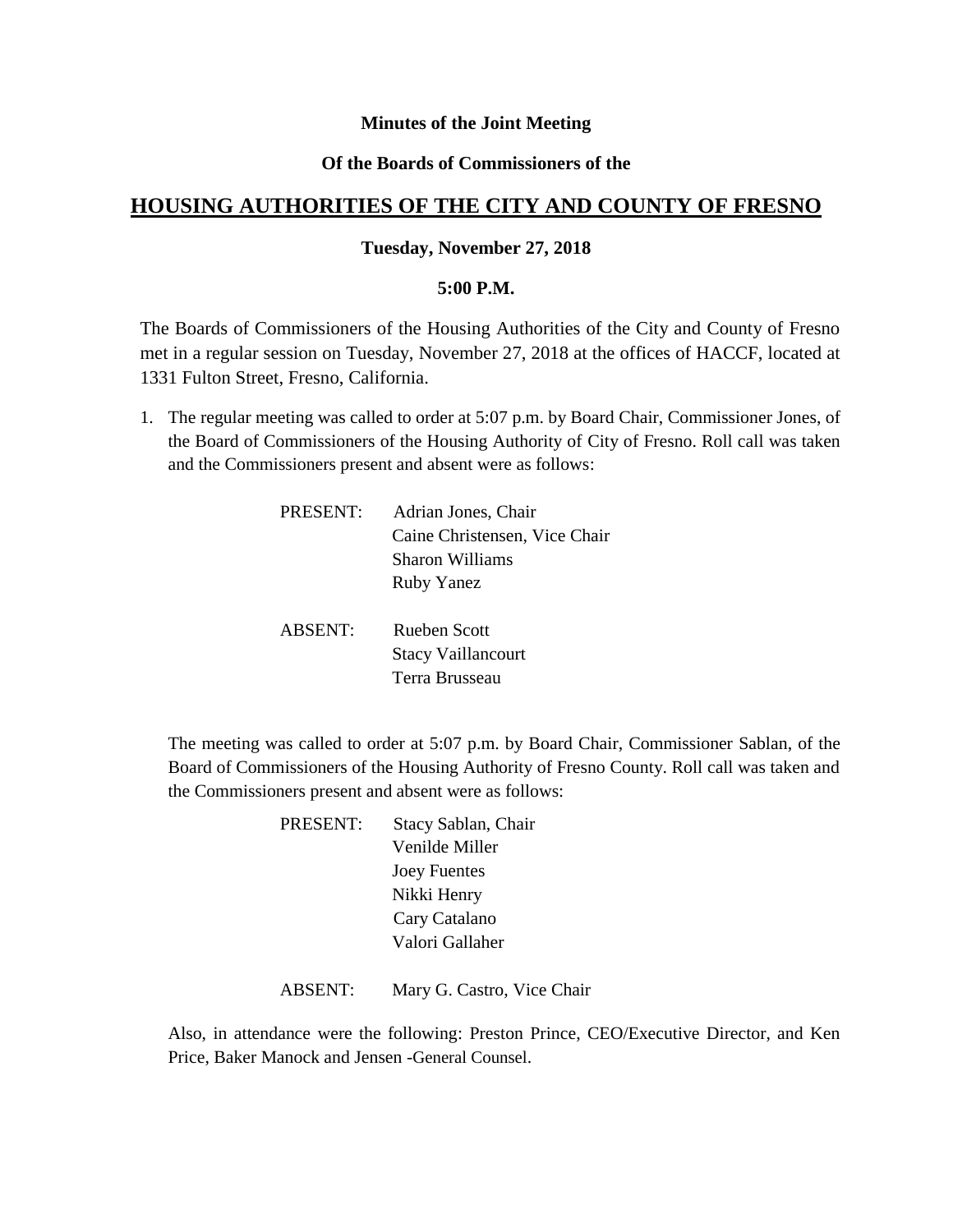Commissioner Jones welcomed our newest City Commissioners Ms. Sharon Williams and Ms. Ruby Yanez. In addition, Commissioner Jones acknowledge and thanked Karl Johnson for his time as Commissioner for the City Board.

Mr. Prince acknowledged Mr. Johnson for his work as a City Commissioner.

Mr. Johnson briefly thanked the Fresno Housing Authority staff.

## 2. APPROVAL OF AGENDA AS POSTED (OR AMENDED)

There were no public comments.

*COUNTY MOTION: Commissioner Christensen moved, seconded by Commissioner Yanez, to approve the agenda as posted.*

### *MOTION PASSED: 4-0*

*COUNTY MOTION: Commissioner Fuentes moved, seconded by Commissioner Miller, to approve the agenda as posted.*

### *MOTION PASSED: 6-0*

### 3. PUBLIC COMMENT

There were no public comments presented.

### 4. POTENTIAL CONFLICTS OF INTEREST

There was no conflict of interest reported at this time.

## 5. CONSENT AGENDA

*All Consent Agenda items are considered to be routine action items and will be enacted in one motion unless pulled by any member of the Boards of Commissions or the public. There will be no separate discussion of these items unless requested, in which event the item will be removed from the Consent Agenda and considered following approval of the Consent Agenda.*

- a. Consideration of the Minutes of September 14, 2018, September 25, 2018, and October 23, 2018
- b. Consideration of Contract Renewal Novogradac
- c. Consideration of Contract Renewal Davis Farr

*Joint Meeting Action Minutes: 11.27.2018 Adopted: 12/18/2018*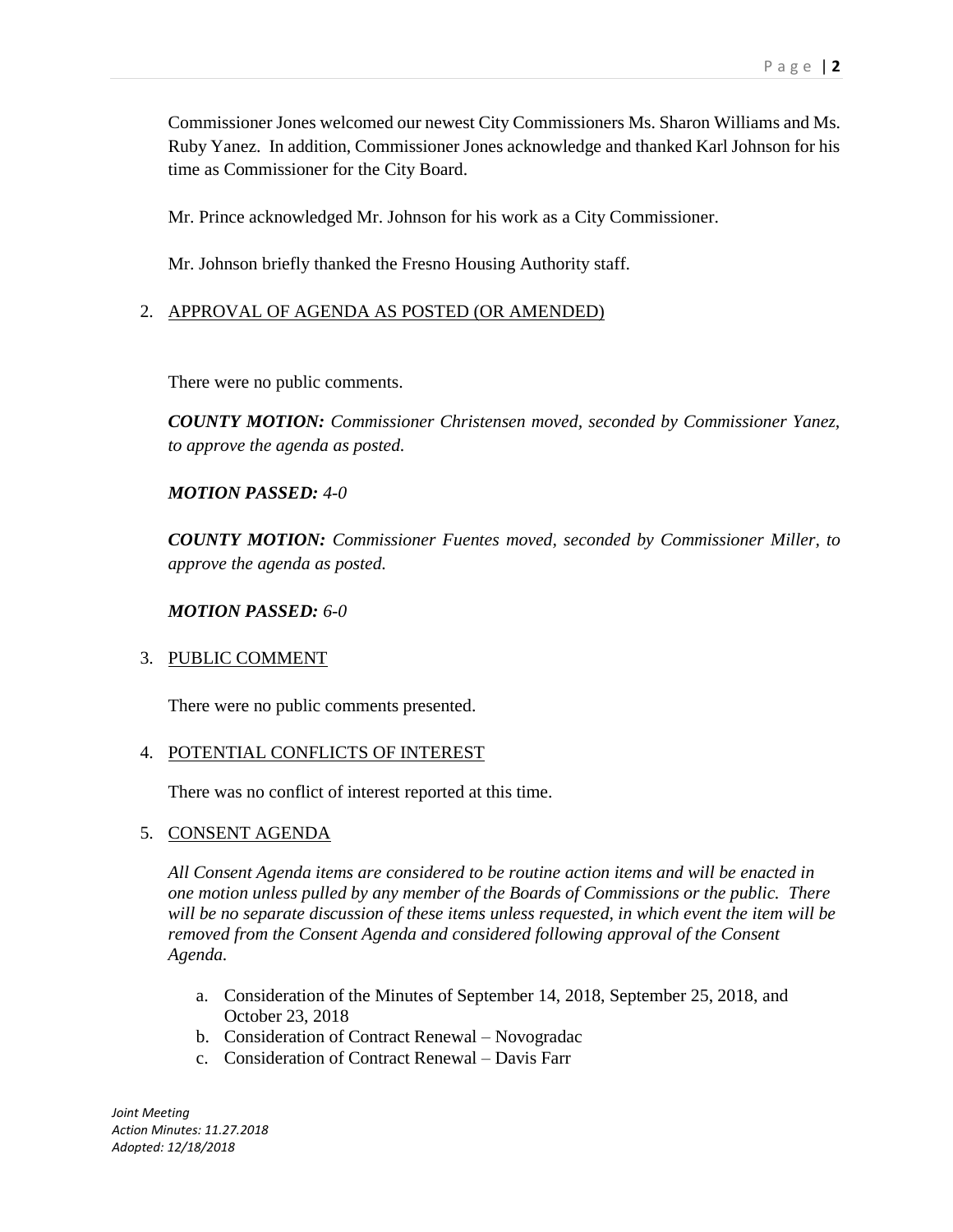- d. Consideration of HOME Tenant-Based Rental Assistance (TBRA) Contract City of Fresno
- e. Ratification of the Property Acquisition and HRFC Funding Commitment Willow/Alluvial Avenues, Clovis, CA (City)
- f. Consideration of the 2019 Proposed Utility Allowance Schedules Housing Assistance Programs and Low-Income Housing Tax Credit Programs

*CITY MOTION: Commissioner Christensen moved, seconded by Commissioner Yanez to approve the Consent Agenda Items A-F.*

### *MOTION PASSED: 4-0*

*COUNTY MOTION: Commissioner Henry moved, seconded by Commissioner Gallaher to approve the Consent Agenda Items A-F.*

### *MOTION PASSED: 6-0*

#### 6. INFORMATIONAL

a. Update on the 2019 Agency Budget and Goal Development

Ms. Emily De La Guerra presented on this topic.

b. Real Estate Development Update

Mr. Michael Duarte presented on this topic of Real Estate Development.

Publicly speaking under this topic were the following:

Mr. Eric Payne, a community member, wanted to discuss areas of concern with Fresno Housing Authority staff. Mr. Payne mentioned concern around low poverty census tracks in West Fresno, and about the type and quality of housing the Fresno Housing Authority is bringing to the community. Specifically, how Fresno Housing serves our homeless population, how Fresno Housing communicates these issues with residents, and how properties are used and made available for residents.

Also, Mr. Payne stated concern about the use of the West Fresno property that is being utilized for a partnership with DSS, which is adjacent to the triangle property in West Fresno. He shared that at one-point Fresno Housing Authority staff disclosed the property was going to be used for temporary placement for housing until a permanent location could be agreed upon. He understands that those conversations are ongoing. Mr. Payne said he is willing to sit down and discuss it further with staff, and hopes to provide valuable input on these matters.

# 7. ACTION

*Joint Meeting Action Minutes: 11.27.2018 Adopted: 12/18/2018*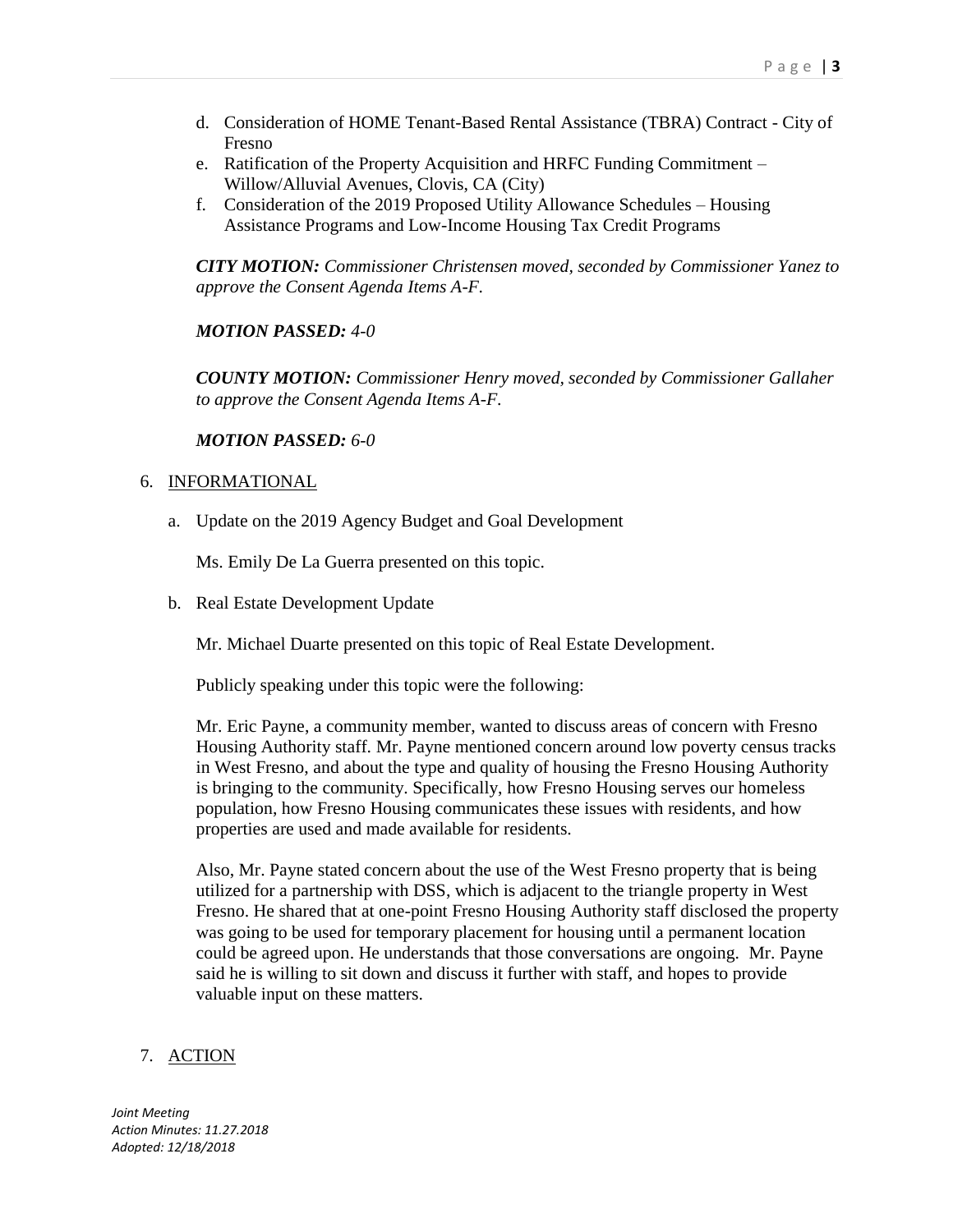Mr. Michael Duarte presented on Action Items a through c.

a. Consideration of HRFC Pre-Development Funding Commitment – Orchard Apartments (Parlier)

*CITY MOTION: Commissioner Christensen moved, seconded by Commissioner Williams to approve the HRFC Pre-Development Funding Commitment-Orchard Apartments (Parlier).*

### *MOTION PASSED: 4-0*

*COUNTY MOTION: Commissioner Catalano moved, seconded by Commissioner Henry to approve the HRFC Pre-Development Funding Commitment-Orchard Apartments (Parlier).*

#### *MOTION PASSED: 6-0*

b. Consideration of HRFC Pre-Development Funding Commitment – Mariposa Meadows

*CITY MOTION: Commissioner Yanez moved, seconded by Commissioner Williams to approve the HRFC Pre-Development Funding Commitment – Mariposa Meadows.*

#### *MOTION PASSED: 4-0*

*COUNTY MOTION: Commissioner Catalano moved, seconded by Commissioner Gallaher to approve the HRFC Pre-Development Funding Commitment – Mariposa Meadows.*

#### *MOTION PASSED: 6-0*

c. Consideration of the Conditional Purchase and Sale Agreement – Huron Land

*CITY MOTION: Commissioner Yanez moved, seconded by Commissioner Williams to approve the Conditional purchase and Sale Agreement-Huron Land.*

#### *MOTION PASSED: 4-0*

*COUNTY MOTION: Commissioner Miller moved, seconded by Commissioner Fuentes to approve the Conditional purchase and Sale Agreement-Huron Land.*

### *MOTION PASSED: 6-0*

d. Consideration of Contract Renewal – Boys and Girls Clubs of Fresno County

Ms. Angie Nguyen presented on this item.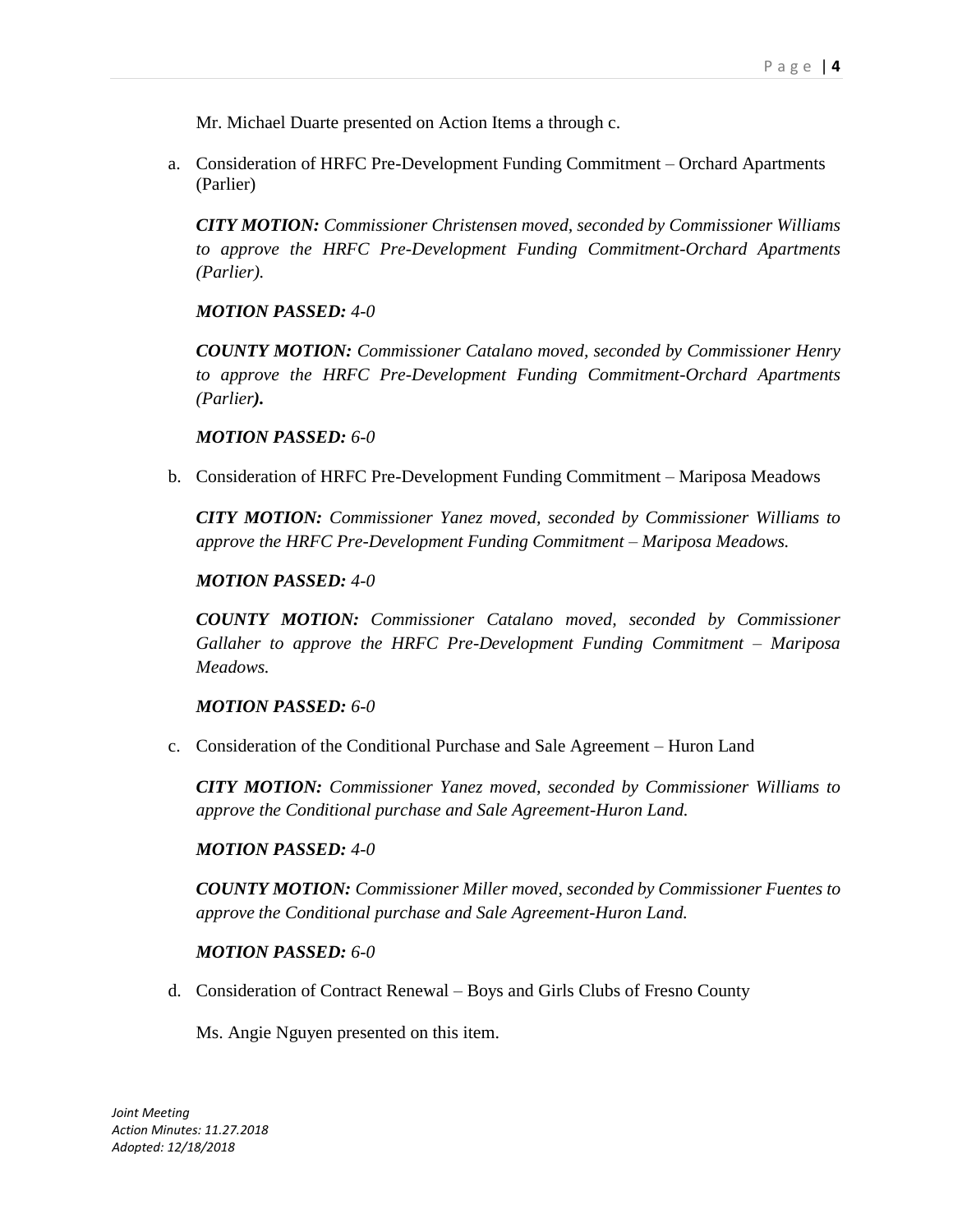*CITY MOTION: Commissioner Christensen moved, seconded by Commissioner Williams to approve the Contract Renewal – Boys and Girls Clubs of Fresno County.*

*MOTION PASSED: 4-0*

*COUNTY MOTION: Commissioner Henry moved, seconded by Commissioner Fuentes to approve the Contract Renewal – Boys and Girls Clubs of Fresno County.*

*MOTION PASSED: 6-0*

# 8. COMMISSIONERS' REPORT

Commissioner Jones shared that the goal was reached for the completion of the Commissioners' Handbook, and circulation of the handbook will be sometime next year. Commissioner Jones thanked the Commissioners that sent notes for the completion of this Handbook.

Grade level reading committee started to collect data; regarding the education level for the head of household participants. Commissioner Jones stated at one point it was initially thought the highest level of education for the participants in the campaign was the High school level. However, it is unsure, if this is a good baseline. This will be discussed further among the Committees.

In addition, Commissioner Jones shared she received good feedback on the Commissioner and CEO session at the NAHRO conference in October 2018. Commissioner Jones said the interaction between each Commissioner and CEO came from the two playing the newlywed game. At the request of the NAHRO CEO, this session will be repeated at the upcoming 2019 conference in Boston.

Commissioner Jones presented on the fourth week of the advocacy goals. She stated that 3600 letters were sent nationally, now the goal before December 7, 2018 is to send 3400 letters asking our lawmakers to finalize the fiscal year's budget in order to avoid government shutdown. She also requested that Commissioners participate more at the regional level.

Commissioner Sablan presented on Ballard Spahr's 13<sup>th</sup> Annual National Housing Symposium: Innovation by Generation-Current Housing Trends. One of the focuses was on health partnerships. Also, the panelist Kim Betancourt from Fannie Mae, presented on demographic trends in multifamily Housing: Past, Present and Future. Commissioner Sablan, thanked the Fresno Housing Authority for the opportunity to attend the conference.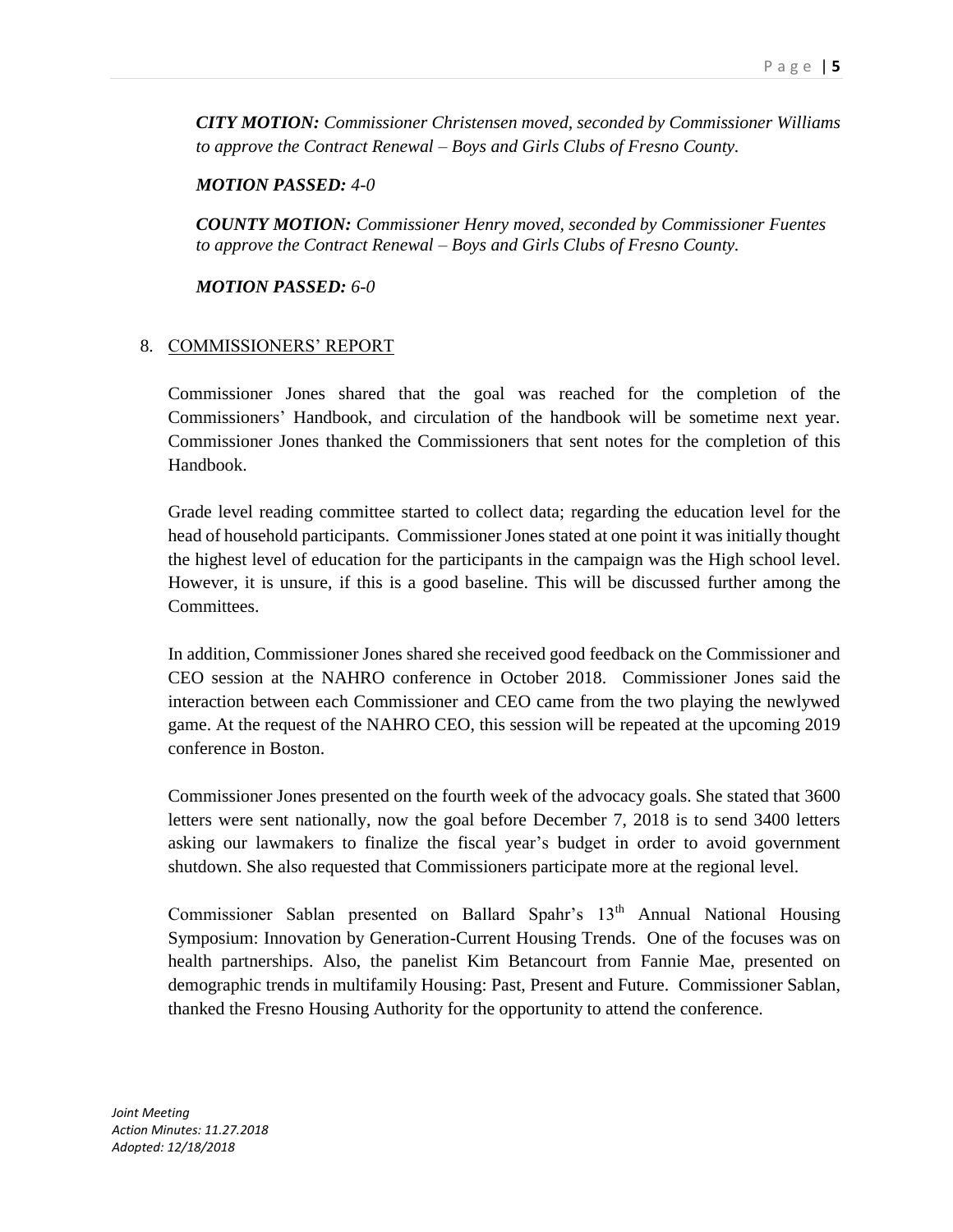Commissioner Henry thanked and congratulated Commissioner Jones and Mr. Prince for their presentation at the NAHRO conference.

Additionally, Commissioner Henry thanked Commissioner Catalano for nominating her for the leadership position.

Commissioners Henry stated Commissioners Fundamentals offered by NAHRO is a great tool for the Commissioners to be part of.

Commissioner Catalano stated that the NAHRO Conference offered great workshops, and that he would like Fresno to have a more active role at a National level workshop.

# 9. EXECUTIVE DIRECTOR'S REPORT

In addition to the written Director's report, the following items were announced:

- Mr. Prince briefly introduced the fourth year of the Focus Forward Publication.
- January 24, 2019 the Board Dinner is scheduled, please save the date. The dinner is to honor the accomplishments from 2018.
- $\bullet$  Mr. Prince thanked Karl Johnson for his 4  $\frac{1}{2}$  years of service as City Commissioner. Mr. Johnson's term expired, and Ms. Ruby Yanez has been appointed.
- Additional, Mr. Prince stated there are changes for Congressional District 21. He said to continue to build and maintain relationships with all elected leaders.
- Mr. Prince said that on December 4, 2018 and December 6, 2018 the Board of Supervisors and the City Council have on their agenda the resolutions to declare a "Shelter Crisis" and "State of Emergency" for our homeless crisis throughout the County. Mr. Prince added the Commissioners are invited to join Mr. Prince at these meetings.
- Fresno Housing Authority is sponsoring the Nothing but Net II event hosted on Wednesday, December 5, 2018 at 6:30 pm at the Maxie Parks Center. This game is where Southwest Fresno PD will play against Brian King and the youth of Fresno Street Saints. Fresno Housing will be providing a water booth for all participants and attendees.
- Mr. Prince thanked the staff and everyone who attended resident events at the Renaissance properties in honor of the Veterans and the Thanksgiving celebration.
- November 7 and 8, 2019 the author of the book "Evicted" Mathew Desmond will be in Fresno. Fresno Housing Authority will be working in collaboration with the California State University of Fresno and Fresno County Library to host his visit.

# 10. CLOSED SESSION

The Boards went into closed session at approximately 7:16 pm.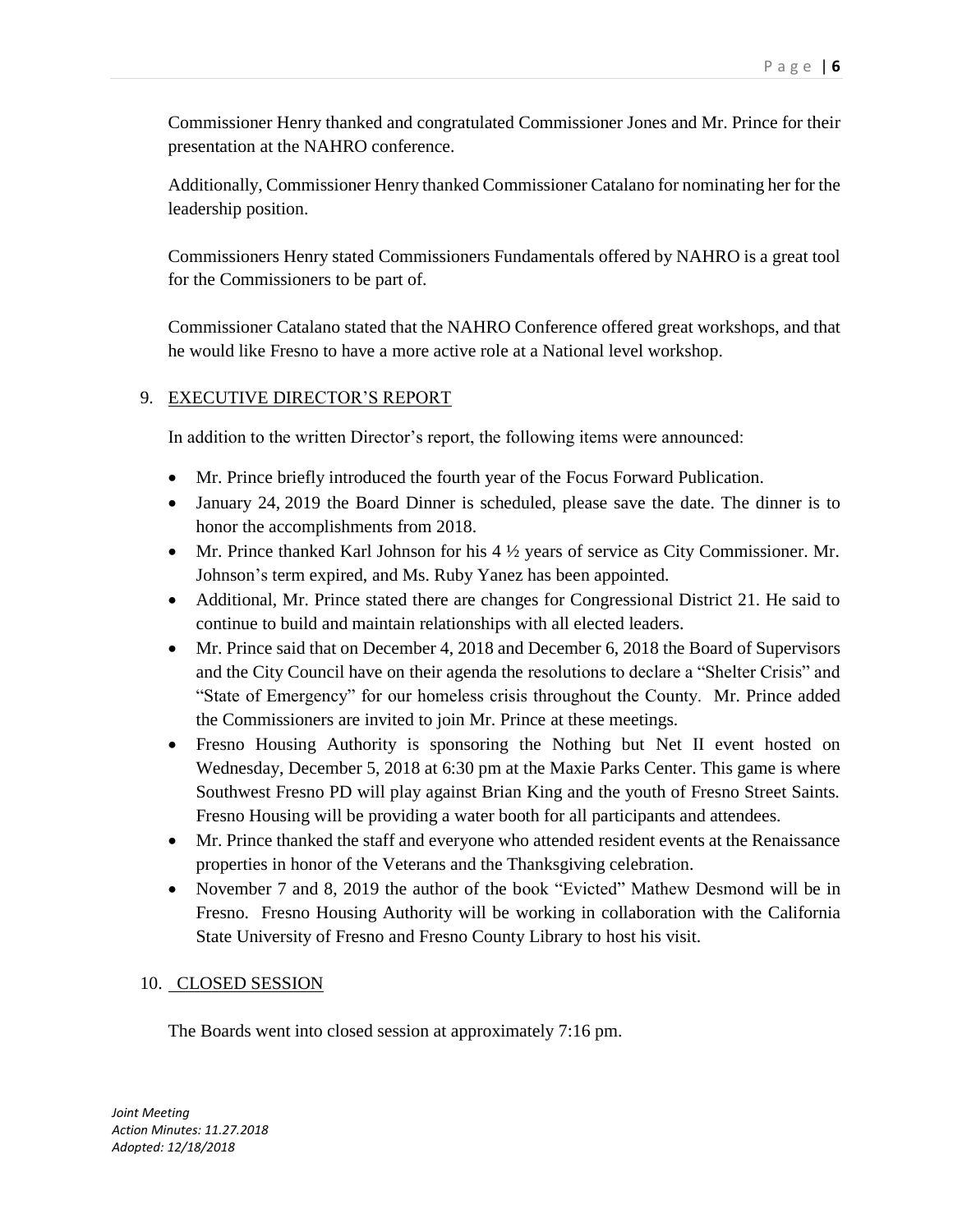- a. CONFERENCE WITH REAL PROPERTY NEGOTIATORS (Pursuant to Government Code § 54954.5(b)) Property: APN: 466-191-09; 1828 Broadway St., Fresno, CA 93721 Agency Negotiator: Preston Prince Negotiating Parties: Fresno Housing Authority; Bains Sukhwant Singh & Gian Kaur Trs Under negotiation: Price and Terms
- b. CONFERENCE WITH REAL PROPERTY NEGOTIATORS (Pursuant to Government Code § 54954.5(b)) Property: APN: 416-040-09; 130 W. Barstow Ave., Fresno, CA 93704 Agency Negotiator: Preston Prince Negotiating Parties: Fresno Housing Authority; Gary R. Perez Under negotiation: Price and Terms
- c. CONFERENCE WITH REAL PROPERTY NEGOTIATORS (Pursuant to Government Code § 54954.5(b)) Property: 1311 N Hulbert, Fresno, CA 93728 Agency Negotiator: Preston Prince Negotiating Parties: Fresno Housing Authority; Rod DeLuca, RJK Enterprises, L.P. Under negotiation: Price and Terms
- d. CONFERENCE WITH LEGAL COUNSEL EXISTING LITIGATION Pursuant to Government Code section 54956.9(d)(1) Erickson v. Fresno Housing Authority (17 CECG03365)
- e. CONFERENCE WITH LABOR NEGOTIATORS (Pursuant to Government Code §54957.6) Agency designated representatives: (Tammy Townsend, Emily De La Guerra, Angie Nguyen, Hilda Reeves, Scott Fetterhoff, Summer Nunes)
- f. PUBLIC EMPLOYEE EVALUATION Title: CEO
- Title: Legal Counsel g. PUBLIC EMPLOYEE APPOINTMENT Pursuant to Government Code §54597
- h. Consideration of Property Acquisition 1311 N. Hulbert, Fresno, CA 93728

The Boards returned to open session at approximately 8:32 p.m.

# 11. REPORT ON CLOSED SESSION

There were no actions to report at this time for items a, b, c, e, f, and h.

Action on closed session item d.